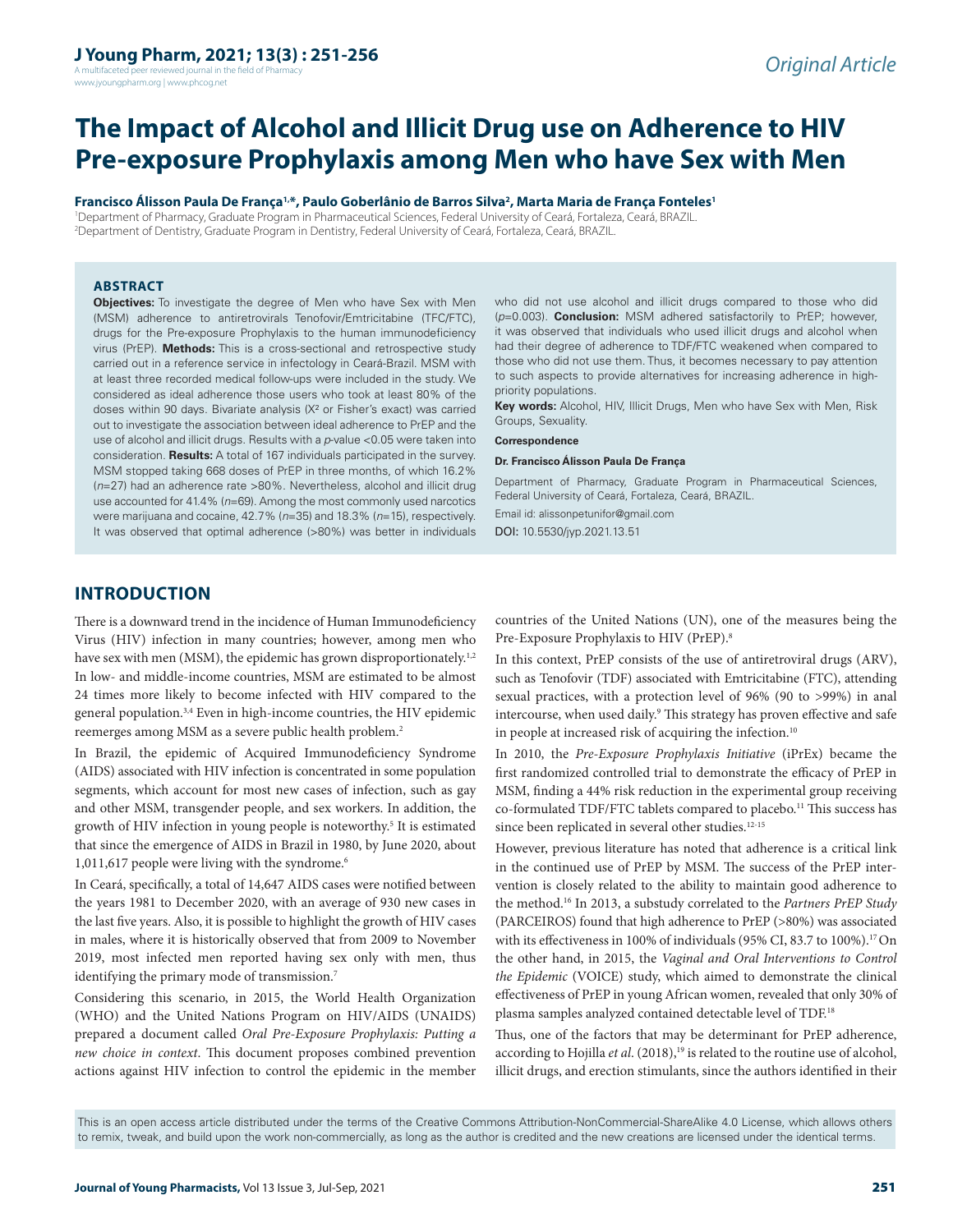research the association between PrEP users' seroconversion, low adherence to the method and the consumption of alcohol and other drugs.

Although there are studies related to various aspects of PrEP, Brazil, and especially Ceará, lacks research involving this theme, considering that the method became part of the prevention strategies offered by the Ministry of Health (MH), through the Unified Health System (SUS), in December 2017. In this sense, the present study aimed to investigate the degree of adherence of MSM to antiretroviral TFC/FTC, PrEP drugs, given the self-reported adherence during monitoring consultations, as well as assess the existence of an association between the consumption of alcohol and illicit drugs in adherence to the method.

# **MATERIALS AND METHODS**

This is an analytical, retrospective, cross-sectional study with a quantitative approach. The secondary data collection occurred during January and May 2020, through the System of Logistic Control of Medications (SICLOM), accessed in the Coordinators of Pharmaceutical Assistance (COASF), an agency linked to the Health Secretariat of the State of Ceará (SES-CE).

MSM in PrEP follow-up in a reference center in Ceará, duly registered in SICLOM in the period from January 2018 to December 2019, and who had at least three consultations registered in the system, participated in the study. Subjects with suspected immunological window, with inconclusive or confirmatory rapid or laboratory tests for HIV and users on antiretroviral therapy, considered exclusion criteria for indication, initiation, and continuity of PrEP were excluded.

The variables addressed refer to socio-demographic characteristics, sexual habits, degree of adherence, and history of alcohol and other drug use, classified as licit and illicit, of PrEP users (Table 1).

|  | Table 1: Characterization of the variables selected for the study. Ceará, 2020. |  |
|--|---------------------------------------------------------------------------------|--|
|--|---------------------------------------------------------------------------------|--|

| <b>Aspects: Socio-demographic</b>                                |                                                                                                                                                                                                                                                             |  |  |
|------------------------------------------------------------------|-------------------------------------------------------------------------------------------------------------------------------------------------------------------------------------------------------------------------------------------------------------|--|--|
| <b>Variable</b>                                                  | <b>Metrics</b>                                                                                                                                                                                                                                              |  |  |
| Age                                                              | Variable calculated in years based on the date of birth<br>reported by the surveyed individual taking PrEP.                                                                                                                                                 |  |  |
| City of<br>residence                                             | Variable representing the city in which the surveyed<br>individual currently taking PrEP resides.                                                                                                                                                           |  |  |
| Sexual<br>orientation                                            | Variable representing the sexual orientation of the individual<br>using PrEP among the following: Heterosexual Homosexual,<br>Gay, and Lesbian Bisexual.                                                                                                    |  |  |
| Gender<br>identity                                               | Variable representing the gender identity of the individual using<br>PrEP among the following: Male, Female, Transsexual Woman,<br>Transvestite/Transvestite Woman, and Transsexual Man.                                                                    |  |  |
| Race/color                                                       | Variable representing the race/color declared by the PrEP<br>user among the following: White, Black, Race/Color, Yellow,<br>Brown, and Indigenous.                                                                                                          |  |  |
| Education                                                        | Variable representing the level of education (in years of<br>study) declared by the PrEP user among the following:<br>None/No Formal Education, 1 to 3 years, 4 to 7 years, 8 to 11<br>years, and 12 and more years.                                        |  |  |
| Medical<br>follow-up                                             | Variable representing the type of medical follow-up of the<br>PrEP user, among the following: Public and Private                                                                                                                                            |  |  |
| Sexual behavior and use of alcohol and other drugs by PrEP users |                                                                                                                                                                                                                                                             |  |  |
| Reason for<br>choosing<br>PrEP                                   | Variable representing why the individual sought PrEP,<br>among the following: Referral by a health care provider,<br>made aware by print/internet communication/peer/friend<br>campaign/educator, or guidance from Non-Governmental<br>Organizations (NGOs) |  |  |

Frequency of PEP use Variable representing the number of times the individual had used PEP in the past 12 months before choosing to use PrEP.

| Frequency<br>of sexual<br>intercourse                                | Variable representing the number of times the individual<br>used condoms during sexual intercourse in the last<br>3 months, before choosing PrEP and 180 days after using it.                                                                                                                                                                                                                       |  |  |
|----------------------------------------------------------------------|-----------------------------------------------------------------------------------------------------------------------------------------------------------------------------------------------------------------------------------------------------------------------------------------------------------------------------------------------------------------------------------------------------|--|--|
| Frequency<br>of condom<br>use in sexual<br>intercourse               | Variable representing the number of times the individual<br>used condoms during sexual intercourse in the last<br>3 months, before using PrEP and 180 days after using it.                                                                                                                                                                                                                          |  |  |
| Type of sexual<br>intercourse<br>without<br>condoms                  | Variable representing the type of sexual relation that the<br>individual had, in the last 6 months, before the use of<br>PrEP and 180 days after its use, among the following: Anal<br>Insertive (penetrating the anus), Anal Receptive (being<br>penetrated in the anus), Vaginal Insertive (penetrating the<br>vagina), Vaginal Receptive (being penetrated in the vagina)<br>and Not applicable. |  |  |
| Sexual<br>intercourse<br>with PLHIV                                  | Dummy variable (yes/no/don't know) for unprotected sex by<br>PrEP user with HIV+ partner in the past 6 months.                                                                                                                                                                                                                                                                                      |  |  |
| Receiving<br>some sort of<br>remuneration<br>in exchange<br>for sex. | Dummy variable (yes/no) reflecting the receipt of<br>remuneration in exchange for sex in the past 6 months by<br>individuals who opted for PrEP.                                                                                                                                                                                                                                                    |  |  |
| Alcohol Use                                                          | Dummy variable (yes/no) shows whether the individual<br>using PrEP had 5 or more alcoholic drinks during<br>approximately two hours in the last 3 months.                                                                                                                                                                                                                                           |  |  |
| Use of other<br>substances                                           | Variable reflecting the individual PrEP user's use of the<br>following substances: Poppers, Cocaine/Coca paste, Crack,<br>Marijuana, Club drugs (ketamine, ecstasy, LSD, GHB, bath salts,<br>etc.), Erection stimulants (Sildenafil, Viagra®, Cialis®, Levitra®,<br>Helleva®), Solvent and I have not used any of the above.                                                                        |  |  |
| Injecting drug<br>use                                                | Variable detailing the use by PrEP-using individuals of injectable<br>drugs without a prescription, categorized into: No, Never, Yes in<br>the past 3 months, and Yes but not in the past 3 months.                                                                                                                                                                                                 |  |  |
|                                                                      | History of adherence and adverse reactions to PrEP drug                                                                                                                                                                                                                                                                                                                                             |  |  |
| Frequency of<br>missed doses<br>of TDF/FTC                           | Variable that reflects the number of times the individual has<br>stopped taking one of the doses of the drug over 30 days.                                                                                                                                                                                                                                                                          |  |  |
| Reason for<br>not using the<br>doses of TDF/<br><b>FTC</b>           | Variable that reflects why the individual stopped taking one<br>of the doses of the medication, among the following: forgot,<br>travel/away from home, ran out of medication, adverse<br>effects, didn't stop taking, other reasons.                                                                                                                                                                |  |  |
| Adverse drug<br>reactions                                            | Variable that reflects possible adverse reaction to the<br>medication since the last medical appointment, among the<br>following: I had no adverse reaction, diarrhea, flatulence,<br>nausea, vomiting, abdominal pain, other.                                                                                                                                                                      |  |  |
| Persistence of<br>the adverse<br>reaction                            | Dummy variable (yes/no/not applicable) reflecting the<br>persistence of the adverse reaction.                                                                                                                                                                                                                                                                                                       |  |  |

PrEP - HIV Pre-Exposure Prophylaxis; NGOs- Non-Governmental Organizations; PEP - HIV Postexposure Prophylaxis; PLHIV - People Living with HIV; HIV - Human Immunodeficiency Virus; LSD - lysergic acid diethylamide; GHB gamma-hydroxybutyrate; TDF/FTC - Tenofovir/Emtricitabine. To measure the degree of adherence of individuals, we used part of the method described in the work of Montgomery *et al.* (2016),<sup>15</sup> which consisted of analyzing the self-report of the use of TDF/CTF by the user by filling out the PrEP monitoring form in SICLOM by the health professional, which allowed to evaluate the adherence behavior of users by the periodicity with which they stop taking the doses of the drug. Additionally, to measure level of adherence to PreP, the following scale was adopted: < 60% unsatisfactory, 60 and 79% as acceptable, and > 80% ideal adherence.<sup>13</sup>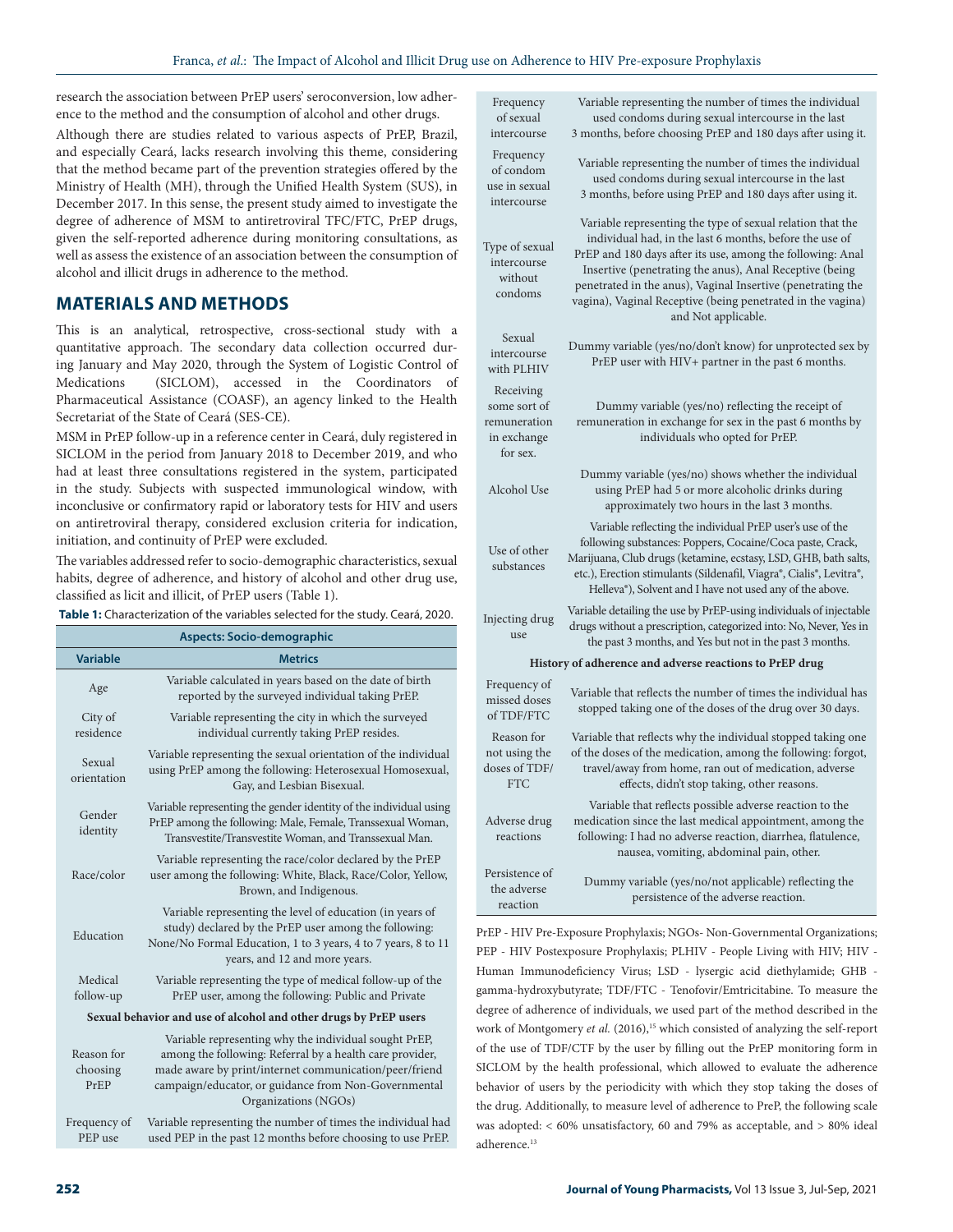The data collected were entered into Microsoft Excel software (version 2013) and subsequently exported to the Statistical Package for the Social Sciences (version 21), with the results expressed according to descriptive statistics. We performed bivariate analysis  $(X^2 \text{ or Fisher's exact})$  to investigate the existence of an association between the number of illicit drugs consumed and the number of doses of TDF/FTC not taken by MSM. Data were considered significant when *p*<0.05. Ethical aspects were respected, with approval from the Research Ethics Committee (CEP) of the Federal University of Ceará (UFC) and the Secretary of Health of the State of Ceará, process number 3.644.728/2019 and 3.765.612/2019, respectively. Moreover, the selected unit is linked to the SES-CE. It is considered a reference in the clinical management of infectious diseases, emphasizing the care of People Living with HIV (PLHIV), HIV Postexposure Prophylaxis (PEP), and PrEP, the latter having been incorporated in December 2017.

# **RESULTS**

Of the 235 individuals using PrEP registered in the reference service, 167 subjects made up the study sample, considering that 66 individuals had no data on the return of thirty days of PrEP since they participated in the project COMBINA!- linked to the Faculty of Medicine, University of São Paulo; and 64 individuals, for not yet having registered in SICLOM, the third monitoring of PrEP. The subjects had a mean age of 32 years±8.6 (range 19 to 62 years), most were single (83.8%; *n*=140), living in Fortaleza (84.4%; *n*=141), with more than 12 years of schooling (*n*=133; 79.6%), and of mixed race/race (53.9%; *n*=90) (Table 2). The mean time of PrEP use was 17.9±5.6 months; range, 6 to 28 months.

Regarding the sexual habits of PrEP users, it was found that the average number of sexual partners was  $11.5 \pm 56.4$  (range, 0 to 700) in the last three months before the indication of the method, in which the condom was only used every time in 26.3% (*n*=44) of sexual relations. Nevertheless, 41.9% (*n*=70) reported having sex without using a condom with PLHIV, and 92.2% (*n*=154) denied having sex in exchange for money, drugs, or housing. The most commonly practiced type of sex was insertive anal sex; 71.8 (*n*=135), followed by receptive anal; 28.2% (*n*=53). 12.6% (*n*=21) reported versatility in sexual intercourse.

The individuals studied stopped taking 668 doses of PrEP within 90 days, with 6.6% (*n*=11) taking between 53 and 14 doses (adherence grade <60%), 9.6% (*n*=16) between 55 and 69 doses (adherence grade between 60% and 79%), and 83.8% (*n*=140) between 72 and 90 doses (adherence grade > 80%). In addition, 52.7% (*n*=88) reported taking all doses of TDF/FTC. Forgetfulness (77.3%; *n*=51), travel (16.7%; *n*= 11), lack of the drug (4.5%; n=3), and adverse reactions (1.5%; *n*=1) were the causes for not taking the recommended doses.

Another characteristic investigated in the users was the consumption of alcohol and other drugs. The frequent use of licit and illicit drugs by the subjects was observed, especially for alcohol, which was reported frequent use by 66.5% (*n*=111) of individuals. Regarding illicit drugs, 38.9% (*n*=65) reported use, with marijuana being the most used narcotic; 42.7% (n=35), followed by cocaine; 18.3% (*n*=15), and poppers; 14.6% (*n*=12) (Table 3). The mean number of narcotic substances used by the individuals was 1.7±1.0.

Furthermore, we also investigated the existence of an association between the degree of adherence to the method and the consumption of alcohol and other drugs, where we saw that ideal adherence (>80%) was better in individuals who did not use alcohol and other drugs when compared to those who did (*p*=0.003). Furthermore, MSM who used three drugs or more had worse adherence when compared to those who used up to one drug (Table 4).

**Table 2: Socio-demographic characteristics of the study participants. Ceará, 2020.**

|                       | $\mathsf{n}$   | $\%$ |
|-----------------------|----------------|------|
| City of residency     |                |      |
| Fortaleza             | 141            | 84.4 |
| Caucaia               | 5              | 3.0  |
| Maracanaú             | $\overline{4}$ | 2.4  |
| Canindé               | $\overline{3}$ | 1.8  |
| Other cities*         | 14             | 8.4  |
| Race/color            |                |      |
| <b>Brown</b>          | 90             | 53.9 |
| White                 | 61             | 36.5 |
| <b>Black</b>          | 15             | 9.0  |
| Yellow                | $\mathbf{1}$   | 0.6  |
| <b>Education</b>      |                |      |
| 4-7 years             | $\mathbf{1}$   | 0.6  |
| 8-11 years            | 33             | 19.8 |
| 12 years or more      | 133            | 79.6 |
| <b>Marital</b> status |                |      |
| Single                | 140            | 83.8 |
| Common-law marriage   | 19             | 11.4 |
| Married               | 5              | 3.0  |
| Divorced              | 3              | 1.8  |

\*Atalaia (AL); Pacatuba; Itaitinga; Sobral; Iguatu; Morada Nova; Beberibe; Quixadá; Santo André (SP); Horizonte.Concerning the reason why individuals sought PrEP, 58.1% (*n*=97) reported being stimulated through communication, such as the internet/television, 38.3% (*n*=64) were referred by health professionals, and 3.6% (*n*=6) were referred by Non-Governmental Organizations (NGOs). In addition, we observed that 15.6% (*n*=26) used HIV Post-Exposure Prophylaxis (PEP) at least two times in the 12 months.

**Table 3: Alcohol and illicit drug use reported by men who have sex with men at the initial PrEP consultation. Ceará, 2020.**

|                                                         | $\overline{n}$ | %    |
|---------------------------------------------------------|----------------|------|
| <b>Regular alcohol consumption</b>                      |                |      |
| Yes                                                     | 111            | 66.5 |
| N <sub>o</sub>                                          | 56             | 33.5 |
| <b>Consumption of illicit drugs</b>                     |                |      |
| Yes                                                     | 65             | 38.9 |
| N <sub>o</sub>                                          | 102            | 61.1 |
| <b>Illicit substances used</b>                          |                |      |
| Marijuana                                               | 35             | 42.7 |
| Cocaine                                                 | 15             | 18.3 |
| Poppers                                                 | 12             | 14.6 |
| Solvents                                                | 11             | 13.4 |
| Club drugs $*$                                          | 8              | 9.8  |
| Crack                                                   | $\mathbf{1}$   | 1.2  |
| Use of injectable drugs without a doctor's prescription |                |      |
| N <sub>o</sub>                                          | 145            | 86.8 |
| Yes                                                     | 22             | 13.2 |

\* Group of recreational drugs, e.g., Ecstasy, amphetamines, methamphetamines, Lysergic Acid Diethylamide (LSD).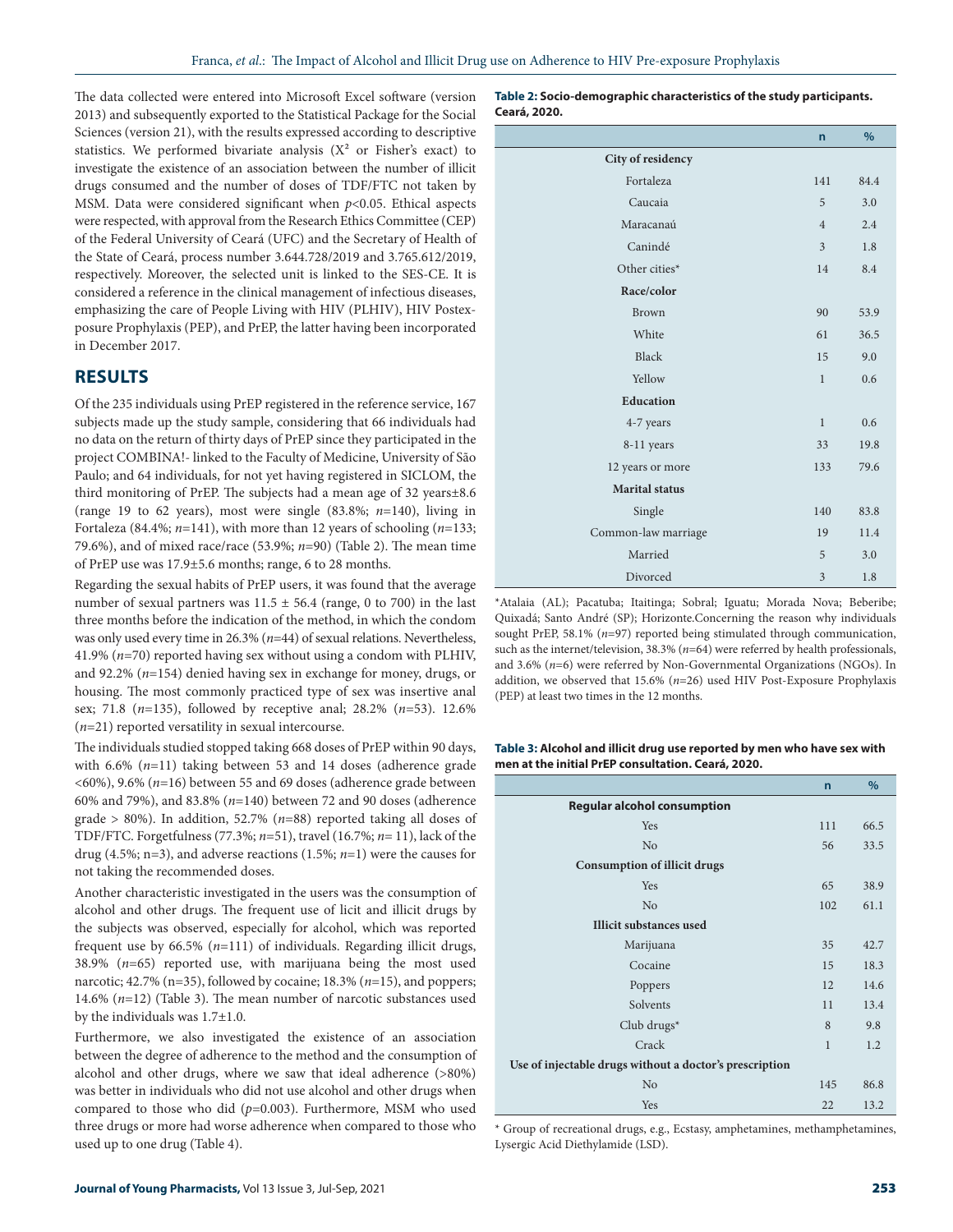**Table 4: Bivariate analysis about the association between alcohol consumption and illicit drugs under the degree of adherence to PrEP by MSM. Ceará, 2020.**

|                                             | Degree of adhesion > 80% |               |                 |                 |
|---------------------------------------------|--------------------------|---------------|-----------------|-----------------|
|                                             | <b>Total</b>             | <b>No</b>     | <b>Yes</b>      | <i>p</i> -Value |
| Drugs                                       |                          |               |                 |                 |
| No                                          | 99 (59.3%)               | $9(33.3\%)$   | 90 $(64.3\%)^*$ | 0.003           |
| Yes                                         | 68 (40.7%)               | $18(66.7\%)*$ | 50 (35.7%)      |                 |
| Number of drugs (alcohol and illicit drugs) |                          |               |                 |                 |
| None                                        | 98 (58.7%)               | $8(29.6\%)$   | 90 (64.3%)*     | < 0.001         |
| $\mathbf{1}$                                | 36 (21.6%)               | $3(11.1\%)$   | 33 (23.6%)*     |                 |
| $\overline{2}$                              | 18 (10.8%)               | $3(11.1\%)$   | 15 (10.7%)      |                 |
| 3                                           | $8(4.8\%)$               | $6(22.2\%)^*$ | $2(1.4\%)$      |                 |
| $\overline{4}$                              | $7(4.2\%)$               | $7(25.9\%)*$  | $0(0.0\%)$      |                 |

\**p*<0.05, Pearson's chi-square test (*n*, %).

Additionally, in the third clinical monitoring of PrEP, 3.6% (n=6) stopped using the method since there were changes in laboratory tests in two individuals, and four subjects decided not to continue. No intercurrence related to PrEP use by MSM was recorded during the analyzed period. There was no seroconversion to HIV in the individuals studied.

# **DISCUSSION**

In Brazil, the HIV/AIDS epidemic is concentrated in some population segments that account for most new cases of infection, such as gay men and other men who have sex with men, transgender people, and sex workers. However, besides being at a higher risk of acquiring HIV, these people are often subject to discrimination, being targets of stigma and prejudice, thus increasing their vulnerability to HIV/AIDS.<sup>5</sup>

For these cases, PrEP is inserted as an additional prevention strategy available at SUS, aiming to reduce HIV transmission and contribute to achieving goals related to the end of the epidemic.<sup>20</sup> Under these aspects, it was observed that the users studied were mostly young adults, brown and white, residents of the capital (Fortaleza), and metropolitan region, with education of 12 years or more. These results contrast with the findings of Huang *et al.*, 13 who studied adherence to PrEP in an HIV care provider in the United States. However, we should draw attention to a part of the MSM population that could also possibly benefit from the use of PrEP; still, they apparently do not have the same access as the others, such as the black population and those with low education, either because of misinformation about the provision of the method or because of difficulty in accessing health services.<sup>21</sup> Above all, socioeconomic and cultural factors, stigmas related to sexuality, no concept of preventive care, and lack of risk perception are conditions that can distance people from other methods of protection against HIV.<sup>22</sup> Considering this context, the media, such as the internet, was the main vehicle that led individuals to seek PrEP. This occurs due to the access to endless sources of information available on the internet, which plays a key role in shaping this active posture of the individual, who decides to expand his prevention strategies for HIV. The new virtual spaces for sharing information change or interfere with the relationship with doctors, who are no longer the supreme holders of knowledge and are now questioned by increasingly informed patients.<sup>23</sup>

Health professionals also have an essential role in identifying, guiding, and referring MSM at high risk of HIV infection to specialized services, especially those who constantly seek PEP in health facilities or with recurrent STI diagnosis. In this sense, a study conducted with Latin American MSM living in Texas, United States, reported that the primary source of information about PrEP was the internet (39%; *n*=62) followed by a sexual partner (37.1%; *n*=59), friend (29.6%; *n*=47) and/or health care professional (25.8%; *n*=41).24

Thus, one of the prerogatives for PrEP indication in Brazil is related to the risk behavior of individuals, as may be the case of gay men and other MSM, transgender people, sex workers, and serodiscordant couples, and these populations must fit at least one of the following criteria: a) frequent search for PEP, b) recurrent STI episodes; c) sexual intercourse with PLHIV without the use of condoms.<sup>20</sup> Moreover, it is worth drawing attention to the receptive anal intercourse practiced by the subjects since the chance of HIV infection may be up to 18 times higher than other types of intercourse, and PrEP is a crucial strategy for those not adept at using condoms.<sup>25</sup>

The effectiveness of PrEP depends on its adherence, as pointed out by several studies.<sup>11,14,26,27</sup> Thus, it was found that most MSM adhered to it, considering the self-report of adherence, in the 30-day recall period, through the survey conducted in the first three clinical monitoring of the method.

According to a cohort study by Velloza et al. (2018),<sup>28</sup> users are required to take at least 80% of the recommended doses of PrEP, which would be somewhere around 5-6 pills per week, which the authors attested is enough to protect MSM against HIV. However, minimum pharmacokinetics have not yet been established for heterosexual women or men, and although previous studies have found an association between high levels of adherence and low HIV incidence. Research suggests that PrEP may be less tolerant of missed doses in vaginal exposure than in rectal exposure.<sup>29,30</sup> Increased adherence to PrEP among young MSM was also found in research by Myers and colleagues.<sup>27</sup>

Besides, the high tolerability of the use of TDF/FTC by MSM should be noted. Adverse reactions are primarily of gastrointestinal tract origin and more prevalent at the beginning of use but usually decrease within one month of use. Risk factors in long-term PrEP use include age, duration of TDF treatment, elevated baseline creatinine levels, and among people with African ancestry relative to Caucasians.<sup>31</sup>

Because of the significant behavioral requirements to maintain consistent daily pill intake, additional options as an alternative to TDF/FTC, including long-acting injectables, vaginal rings, and films, are being developed to increase the selection of PrEP products and allow people to make choices about which technology best fits their lifestyle.<sup>32,33</sup> This development scope is comparable to contraception, where increasing the number of contraceptive options has been shown to increase the overall acceptance of contraception significantly.<sup>34</sup>

One of the factors that increase the risk of HIV infection is related to the consumption of alcohol and licit and illicit drugs, either by sharing needles and uninhibited sexual risk behaviors influenced by drugs, as well as by the high prevalence of transactional sex and syndemic risk factors observed in this population (violence, poverty, impotence, and lack of access to care), and regarding PrEP, this habit can be a hindrance to its adherence.<sup>35,36</sup>

Hence, it was possible to observe that alcohol and illicit drugs directly influenced the ideal adherence to PrEP by MSM. The number of narcotics used is inversely proportional to good adherence to TDF/FTC. According to Lacob *et al*. (2017), due to drug dependence problems and the great diversity of illicit drugs available, the management of this population is particularly challenging, and this group is responsible for the growing number of new cases of HIV infection, besides the antiretroviral adherence being relatively low, around 63%.<sup>37</sup> However, the use of PrEP by drug users is advocated by Shrestha et al.(2017)<sup>38</sup>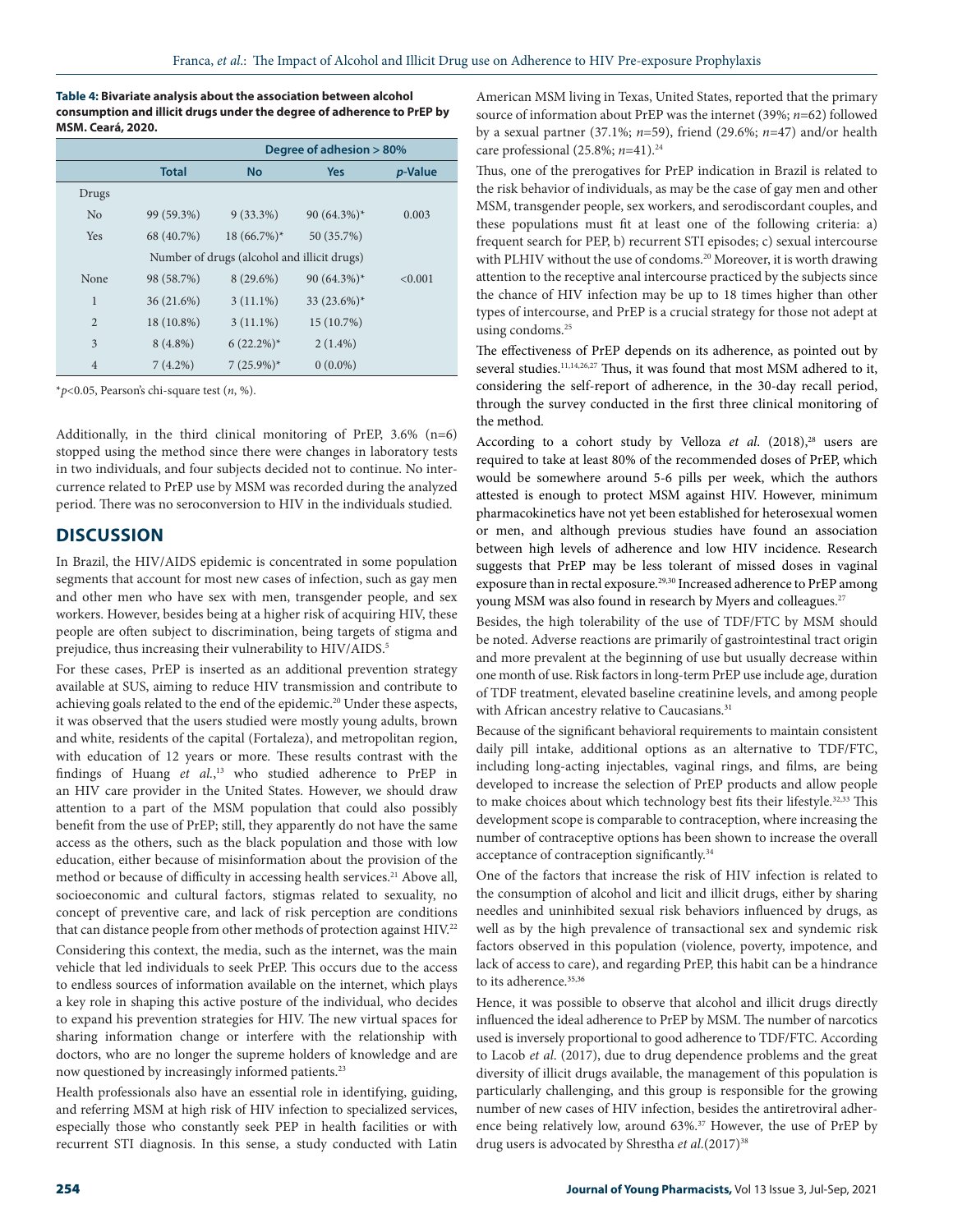One of the limitations of the study is related to data collection, which investigated the degree of adherence of MSM using TDF/FTC considering only their self-report. However, this technique alone does not make the study unfeasible since other studies have used this methodology alone or in combination.<sup>13,15,39</sup>

We expect that the results achieved in this research will serve to guide health professionals who work directly and indirectly with the MSM population and, in particular, PrEP users, to raise their interest in the factors that may compromise full adherence to the method, such as the consumption of licit and illicit drugs, to encourage the combined use of other methods for the prevention of HIV infection, as well as encourage the creation of public policies aimed at the population of MSM who use illicit drugs.

# **CONCLUSION**

The results showed a satisfactory degree of adherence to PrEP by MSM. However, they also showed that illicit drugs are a risk factor for optimal adherence to the method. Thus, identifying the use of illicit drugs by MSM using PrEP is crucial in developing strategies to optimize its clinical and public health benefits in high-priority populations.

# **ACKNOWLEDGEMENT**

The authors acknowledge Secretariat of the State of Ceará to support this study.

# **CONFLICT OF INTEREST**

The authors declare no conflict of interest.

# **ABBREVIATIONS**

**MSM:** Men who have Sex with Men; **TFC/FTC:** Tenofovir/Emtricitabine; **PrEP:** Pre-exposure Prophylaxis; **HIV:** Human Immunodeficiency Virus; **AIDS:** Acquired Immunodeficiency Syndrome; **WHO:**  World Health Organization; **UNAIDS:** United Nations Program on HIV/AIDS; **UN:** United Nations; **ARV:** antiretroviral drugs; **iPrEx:** Pre-Exposure Prophylaxis Initiative; **PARCEIROS:** Partners PrEP Study; **VOICE:** Vaginal and Oral Interventions to Control the Epidemic; **MH:** Ministry of Health; **SUS:** Unified Health System; **SICLOM:** System of Logistic Control of Medications; **COASF:** Coordinators of Pharmaceutical Assistance; **SES-CE:** Secretariat of the State of Ceará; **NGO:** Non-Governmental Organizations; **PEP:** HIV Postexposure Prophylaxis; **PL-HIV:** People Living with HIV; **LSD:** lysergic acid diethylamide; **GHB:**  Ggamma-hydroxybutyrate; **CEP:** Research Ethics Committee; **UFC:** of the Federal University of Ceará.

### **REFERENCES**

- 1. Beyrer C, Baral SD, Van-Griensven F, Goodreau SM, Chariyalertsak S, Wirtz AL, Brookmeyer R. Global epidemiology of HIV infection in men who have sex with men. Lancet. 2012;380(9839):367-77. doi: 10.1016/S0140-6736(12)60821-6, PMID 22819660.
- 2. Vera Cruz G, Mateus A, Domingos L, Mullet E, Moore PJ. Assessing Mozambicans' willingness and determinants to use pre-exposure prophylactic HIV medication. J Health Psychol. 2020;25(12):1954-64. doi: 10.1177/1359105318783234, PMID 29943998.
- 3. Sidebottom D, Ekström AM, Strömdahl S. A systematic review of adherence to oral pre-exposure prophylaxis for HIV - how can we improve uptake and adherence? BMC Infect Dis. 2018;18(1):581. doi: 10.1186/s12879-018-3463-4, PMID 30445925.
- 4. Szwarcwald CL. Estimation of the HIV Incidence and of the Number of People Living With HIV/AIDS in Brazil, 2012. J AIDS Clin Res. 2015;06(3). doi: 10.4172/2155-6113.1000430.
- 5. Brasil, Ministério da Saúde. Secretaria de vigilância em saúde. Boletim epidemiológico HIV/AIDS ano 2015. Brasília, (DF): Ministério da Saúde. 100 p. [Citado em; jul 21 2020]; 2015. Available from: http://www.aids.gov.br/sites/default/ files/anexos/publicacao/2015/58534/boletim\_aids\_11\_2015\_web\_pdf\_19105.

pdf [cited 4/6/2021].

- 6. Brasil, Ministério da Saúde. Secretaria de vigilância em saúde. Boletim epidemiológico HIV/AIDS – junho de 2019 a julho de 2020. Brasília, (DF): Ministério da Saúde. 68 p. [Citado em; jul 23 2020]; 2020. Available from: http://www.aids. gov.br/pt-br/pub/2020/boletim-epidemiologico-hivaids-2020 [cited 4/6/2021].
- 7. Ceará. Secretaria da saúde do estado, Coordenadoria de vigilância em saúde. Boletim Epidemiológico: HIV/AIDS – janeiro a dezembro de 2020. Fortaleza (CE): secretaria da Saúde do Estado. [Citado em; fév 28 2021]; 2020. Available from: https://www.saude.ce.gov.br/wp-content/uploads/sites/9/2018/06/boletim\_epidemiologico\_hiv\_20212801 [cited 4/6/2021].
- 8. World Health Organization. Joint United Nations program on HIV/AIDS. Oral Pre-Expo Prophylaxis–Putting New Choice Context. 2015. [citado em; set 12 2020]. 60 p.
- 9. Zucchi EM, Grangeiro A, Ferraz D, Pinheiro TF, Alencar T, Ferguson L, Estevam DL, Munhoz R, Equipe do Estudo Combina! From evidence to action: challenges for the Brazilian Unified National Health System in offering pre-exposure prophylaxis (PrEP) for HIV to persons with the greatest vulnerability. Cad Saude Publica. 2018;34(7):e00206617. doi: 10.1590/0102-311X00206617. PMID 30043853.
- 10. Fonner VA, Dalglish SL, Kennedy CE, Baggaley R, O'Reilly KR, Koechlin FM, Rodolph M, Hodges-Mameletzis I, Grant RM. Effectiveness and safety of oral HIV pre-exposure prophylaxis (PrEP) for all populations: a systematic review and meta-analysis. AIDS. 2016;30(12):1973-83. doi: 10.1097/ QAD.0000000000001145, PMID 27149090.
- 11. Grant RM, Lama JR, Anderson PL, McMahan V, Liu AY, Vargas L, Goicochea P, Casapía M, Guanira-Carranza JV, Ramirez-Cardich ME, Montoya-Herrera O, Fernández T, Veloso VG, Buchbinder SP, Chariyalertsak S, Schechter M, Bekker LG, Mayer KH, Kallás EG, Amico KR, Mulligan K, Bushman LR, Hance RJ, Ganoza C, Defechereux P, Postle B, Wang F, McConnell JJ, Zheng JH, Lee J, Rooney JF, Jaffe HS, Martinez AI, Burns DN, Glidden DV, iPrEx Study Team. Pre-exposure chemoprophylaxis for HIV prevention in men who have sex with men.N Engl J Med. 2010;363(27):2587-99. doi: 10.1056/NEJMoa1011205, PMID 21091279.
- 12. Hoagland B, Moreira RI, De Boni RB, Kallas EG, Madruga JV, Vasconcelos R, Goulart S, Torres TS, Marins LMS, Anderson PL, Luz PM, Costa Leite ID, Liu AY, Veloso VG, Grinsztejn B, PrEP Brasil Study TeamClinical Trial Number 01989611 High pre-exposure prophylaxis uptake and early adherence among men who have sex with men and transgender women at risk for HIV Infection: the PrEP Brasil demonstration project. J Int AIDS Soc. 2017;20(1):21472. doi: 10.7448/ IAS.20.1.21472. PMID 28418232.
- 13. Huang MD, Liu W, Plomondon ME, Prochazka AV, Bessesen MT. High adherence to HIV pre-exposure prophylaxis among veterans. J Gen Intern Med. 2018;33(3):253-5. doi: 10.1007/s11606-017-4260-2, PMID 29302884.
- 14. McCormack S, Dunn DT, Desai M, Dolling DI, Gafos M, Gilson R, Sullivan AK, Clarke A, Reeves I, Schembri G, Mackie N, Bowman C, Lacey CJ, Apea V, Brady M, Fox J, Taylor S, Antonucci S, Khoo SH, Rooney J, Nardone A, Fisher M, McOwan A, Phillips AN, Johnson AM, Gazzard B, Gill ON. Pre-exposure prophylaxis to prevent the acquisition of HIV-1 infection (PROUD): effectiveness results from the pilot phase of a pragmatic open-label randomised trial. Lancet. 2016;387(10013):53-60. doi: 10.1016/S0140-6736(15)00056-2.
- 15. Montgomery MC, Oldenburg CE, Nunn AS, Mena L, Anderson P, Liegler T, Mayer KH, Patel R, Almonte A, Chan PA. Adherence to pre-exposure prophylaxis for HIV prevention in a clinical setting. PLOS ONE. 2016;11(6):e0157742. doi: 10.1371/journal.pone.0157742, PMID 27333000.
- 16. Nunn AS, Brinkley-Rubinstein L, Oldenburg CE, Mayer KH, Mimiaga M, Patel R, Chan PA. Defining the HIV pre-exposure prophylaxis care continuum. AIDS. 2017;31(5):731-4. doi: 10.1097/QAD.0000000000001385, PMID 28060019.
- 17. Haberer JE, Baeten JM, Campbell J, Wangisi J, Katabira E, Ronald A, Tumwesigye E, Psaros C, Safren SA, Ware NC, Thomas KK, Donnell D, Krows M, Kidoguchi L, Celum C, Bangsberg DR. Adherence to antiretroviral prophylaxis for HIV prevention: a substudy cohort within a clinical trial of serodiscordant couples in East Africa. PLOS Med. 2013;10(9):e1001511. doi: 10.1371/journal. pmed.1001511, PMID 24058300.
- 18. Marrazzo JM, Ramjee G, Richardson BA, Gomez K, Mgodi N, Nair G, Palanee T, Nakabiito C, van der Straten A, Noguchi L, Hendrix CW, Dai JY, Ganesh S, Mkhize B, Taljaard M, Parikh UM, Piper J, Mâsse B, Grossman C, Rooney J, Schwartz JL, Watts H, Marzinke MA, Hillier SL, McGowan IM, Chirenje ZM, VOICE Study Team. Tenofovir-based preexposure prophylaxis for HIV infection among African women. N Engl J Med. 2015;372(6):509-18. doi: 10.1056/NEJ-Moa1402269, PMID 25651245.
- 19. Hojilla JC, Vlahov D, Glidden DV, Amico KR, Mehrotra M, Hance R, Grant RM, Carrico AW. Skating on thin ice: stimulant use and sub-optimal adherence to HIV pre-exposure prophylaxis. J Int AIDS Soc. 2018;21(3):e25103. doi: 10.1002/ jia2.25103, PMID 29577616.
- 20. Brasil, Ministério da Saúde. Secretaria de vigilância em saúde. Protocolo clínico e diretrizes terapêuticas para Profilaxia Pré-Exposição (PrEP) de risco à infecção pelo HIV. Brasília, (DF): Ministério da Saúde; 2017. [citado em 30 set 2020] 52 p. Available from: http://www.aids.gov.br/pt-br/pub/2017/protocolo-clinico-e-diretrizes-terapeuticas-para-profilaxia-pre-exposicao-prep-de-risco [cited 4/6/2021].
- 21. Werneck J. Racismo institucional e saúde da população negra. Saúde Soc. 2016;25(3):535-49. doi: 10.1590/s0104-129020162610.
- 22. Okoro ON, Whitson SO. Sexual health, HIV care and pre-exposure prophylaxis